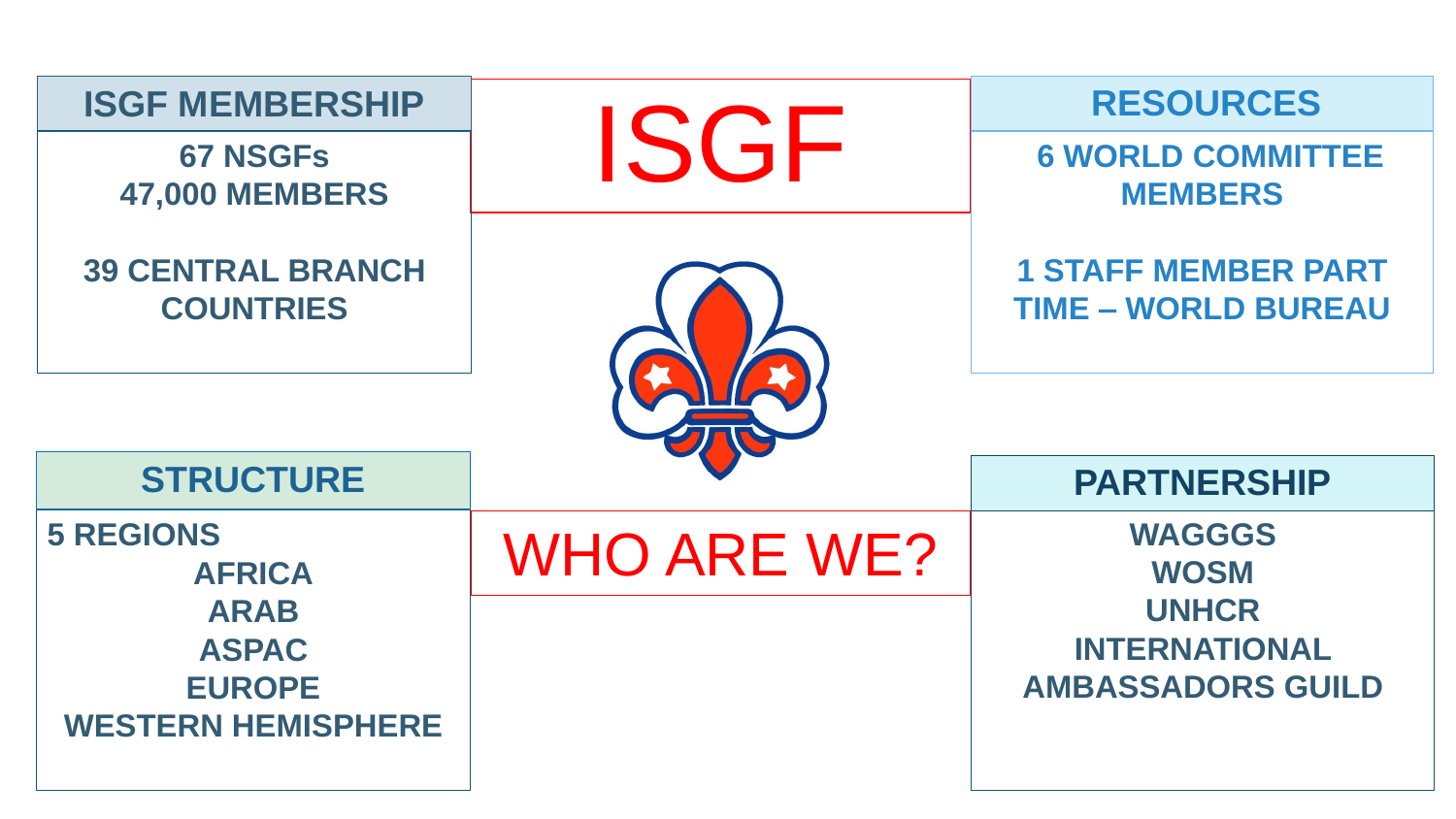#### **ACTIVE REGIONS**

**EFFICIENT GOVERNANCE ACTIVITIES NETWORKING PARTNERSHIP**



# **RESOURCES**

3TAFF MEMBERS<br>|VOLUNTEERS<br>FUNDS/CAPITAL STAFF MEMBERS VOLUNTEERS NETWORKING PARTNERSHIP **FUNDRAISING** INCREASE MEMBERSHIP

#### **VISIBILITY**

**ACTIVE REPRESENTATION COMMON ACTIVITIES SOCIAL MEDIA COMMUNICATION NETWORKING PARTNERSHIP** 

**PEACE** 

**ACTIVITIES PARTNERSHIP**

#### **ENVIRONMENT**

**SENSITIZATION CREATE CONTACTS ACTIVITIES NETWORKING PARTNERSHIP**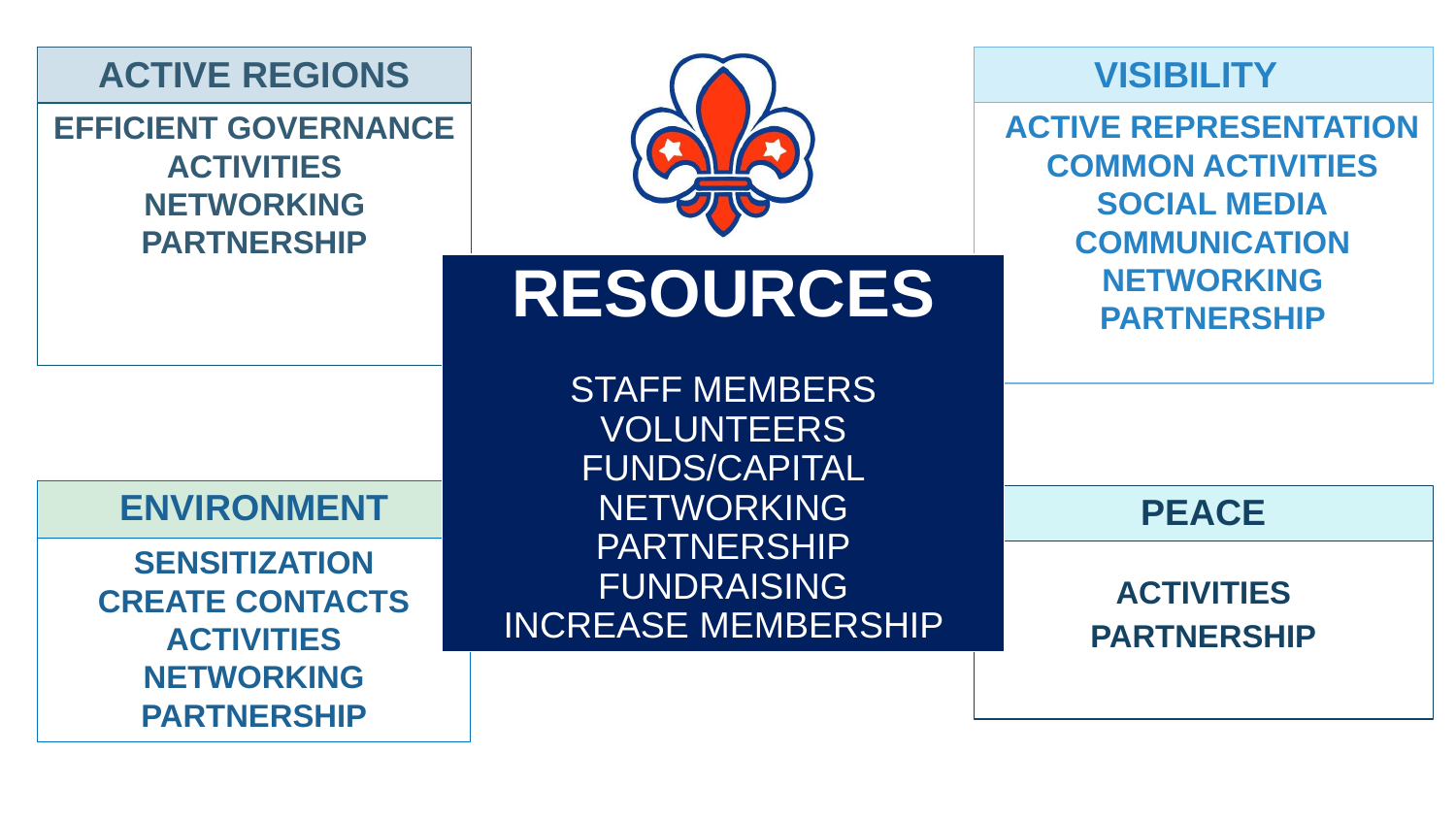

## **'ACTIVE REGIONS'**

*means to take care of governance, have a board, follow the duties of their boards. Help and assist the members at the regional level being useful for the members and useful for the development of programs.*

| THE NEED                                                 | <b>ACTIONS</b>                                | <b>TASKS FOR THE</b><br><b>WORLD</b><br><b>COMMITTEE</b>                                                                                                                                                                                                                      | <b>TASK FOR</b><br>THE REGIONS                                                                                                                                                                                                                                 | <b>TASKS FOR</b><br><b>THE NSGFS</b>                                                                                                                                                                    |
|----------------------------------------------------------|-----------------------------------------------|-------------------------------------------------------------------------------------------------------------------------------------------------------------------------------------------------------------------------------------------------------------------------------|----------------------------------------------------------------------------------------------------------------------------------------------------------------------------------------------------------------------------------------------------------------|---------------------------------------------------------------------------------------------------------------------------------------------------------------------------------------------------------|
| • Promote good<br>leadership and<br>efficient governance | • Provide Leadership;<br>• Provide trainings. | • To create support<br>teams in Regions for<br>efficient work;<br>• To connect the local<br>fellowship to<br>possible partners;<br>• To support human<br>resource<br>development;<br>• To collect/compile<br>members skills<br>information for<br>establishing a<br>database. | • To promote and<br>develop cooperation<br>between the Scouts &<br><b>Guides Associations</b><br>and ISGF at national<br>and local levels;<br>•To encourage<br>participation in social<br>activities and<br>workshops/seminars;<br>•To coordinate<br>database. | • To establish<br>members skills<br>database;<br>• To grant awards to<br>outstanding<br>members;<br>• To organize common<br>activities;<br>• To participate in<br>activities with scouts<br>and guides. |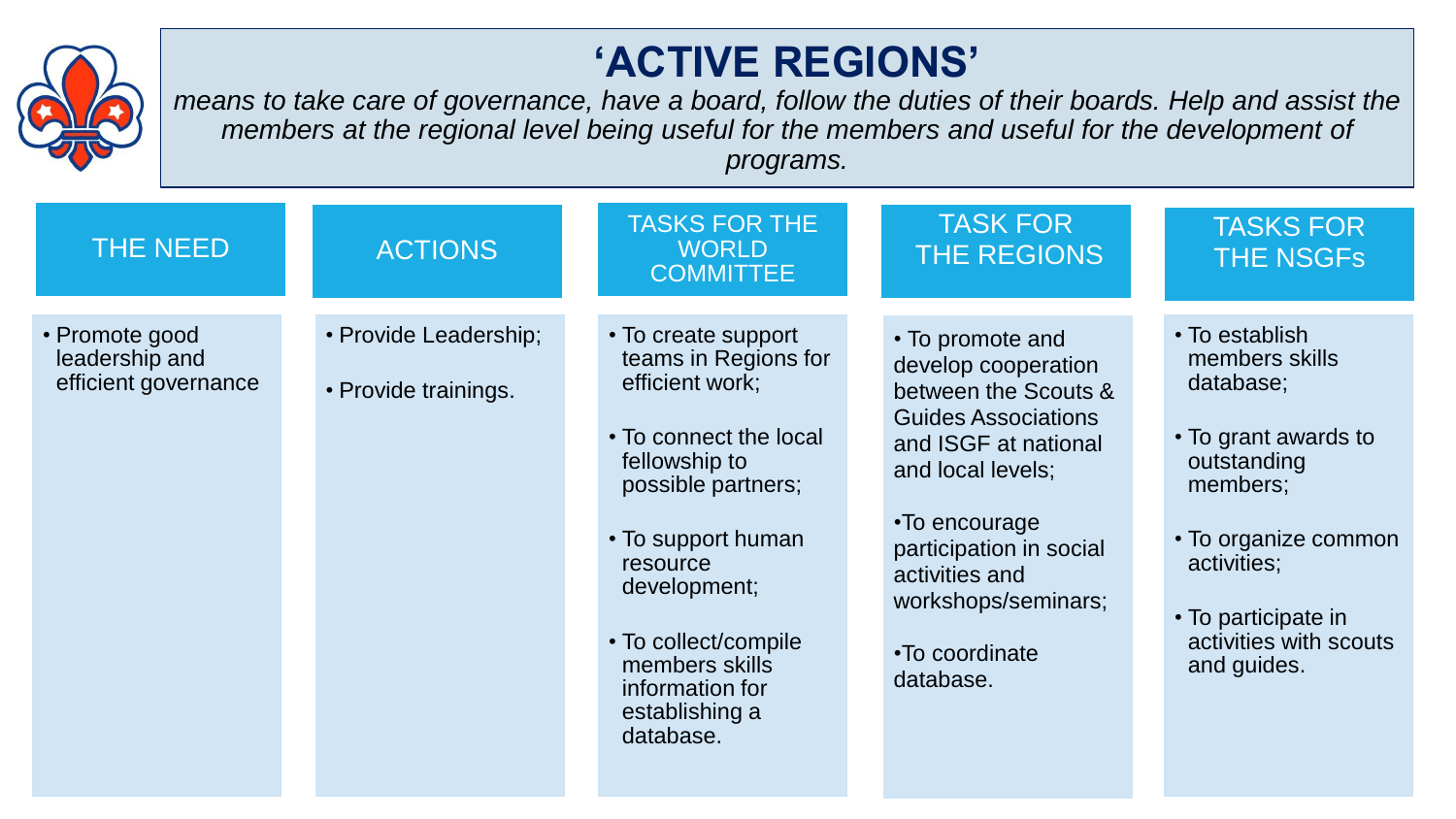|                                              | <b>'VISIBILITY'</b>                                            |                                                                                                                                                                                                                                                                                                                                                                                                                                                                                                        |                                                                                                                                                                                                                                                                                                  |                                                                                                                                                                                                                                                                                                                           |  |  |  |
|----------------------------------------------|----------------------------------------------------------------|--------------------------------------------------------------------------------------------------------------------------------------------------------------------------------------------------------------------------------------------------------------------------------------------------------------------------------------------------------------------------------------------------------------------------------------------------------------------------------------------------------|--------------------------------------------------------------------------------------------------------------------------------------------------------------------------------------------------------------------------------------------------------------------------------------------------|---------------------------------------------------------------------------------------------------------------------------------------------------------------------------------------------------------------------------------------------------------------------------------------------------------------------------|--|--|--|
| <b>THE NEED</b>                              | <b>ACTION</b>                                                  | <b>TASKS FOR THE</b><br><b>WORLD COMMITTEE</b>                                                                                                                                                                                                                                                                                                                                                                                                                                                         | <b>TASK FOR</b><br><b>THE REGIONS</b>                                                                                                                                                                                                                                                            | <b>TASKS FOR</b><br><b>THE NSGFs</b>                                                                                                                                                                                                                                                                                      |  |  |  |
| • To Make ISGF more<br>visible to the world. | • To create<br>opportunities for<br><b>ISGF to be Visible.</b> | • To identify global<br>partners to work with;<br>• To promote cooperation,<br>partnerships and joint<br>projects with Partners;<br>• To enhance the social<br>media;<br>• To reach the ultimate<br>number of members<br>website/<br>Facebook/twitter/<br>emails/SMS, YouTube;<br>• To support participation<br>and show case of ISGF<br>work;<br>• To create global activities<br>to link the members<br>(global day);<br>• To create platform for<br>members on the website.<br>(project and forum). | •To create community<br>activities and use our<br>logo;<br>• To identify partners to<br>implement joint<br>activities;<br>• To enhance the social<br>media website/<br>Facebook/twitter etc.;<br>• To set up ways of<br>communication:<br>emails/SMS<br>WhatsApp, Zoom;<br>• To use local media. | • To identify partners<br>to work with:<br>• To enhance the use<br>of social media<br>website/<br>Facebook/twitter/<br>emails/SMS;<br>• To participate in<br>community activities;<br>• To participate in<br>activities organized<br>by WOSM and<br>WAGGGS;<br>• To reach out to<br><b>WAGGGS and</b><br>WOSM leadership. |  |  |  |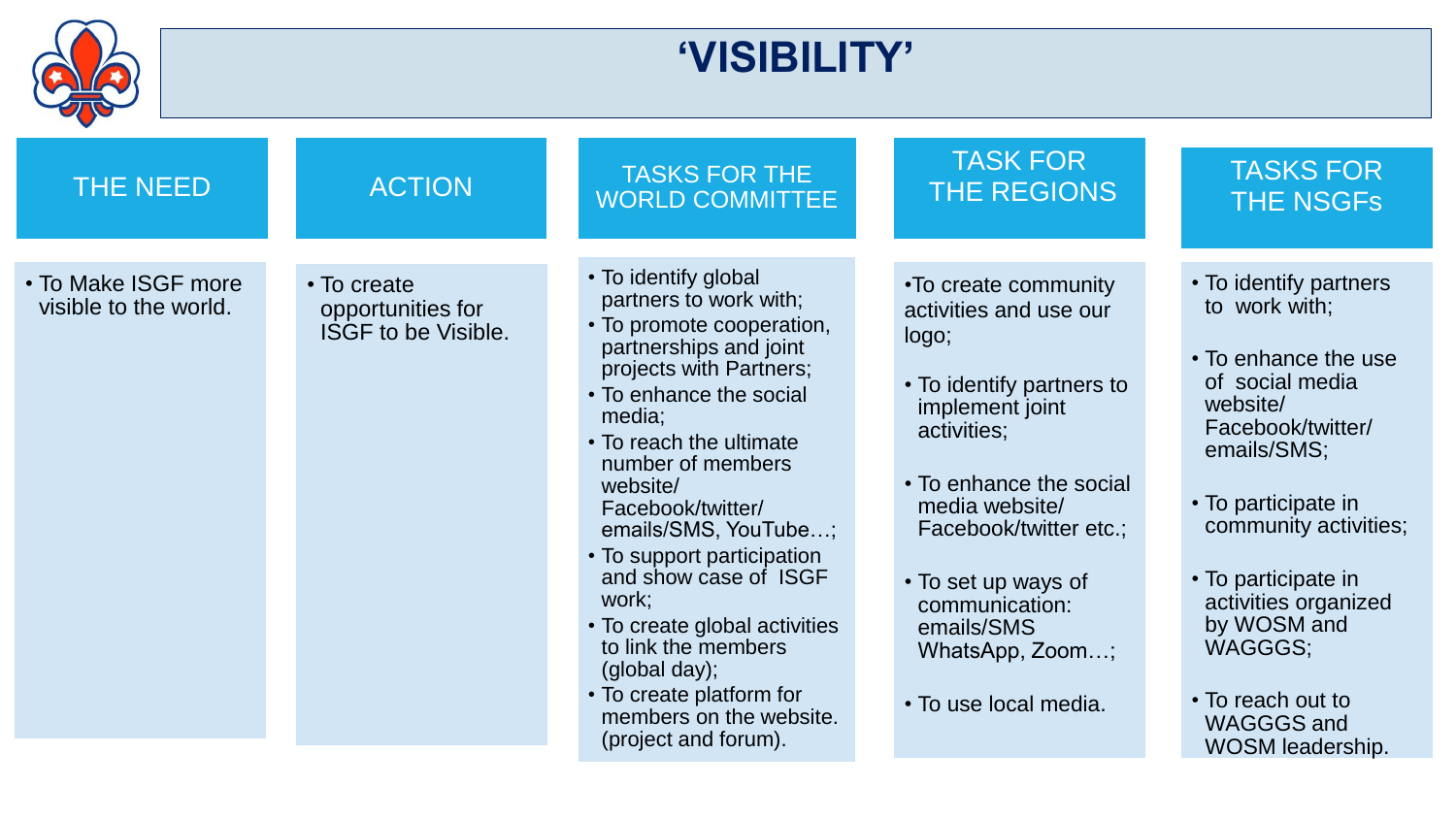

## **'ENVIRONMENT'**

| <b>THE NEED</b>                                                      | <b>ACTION</b>                                                                                     | <b>TASKS FOR THE</b><br><b>WORLD COMMITTEE</b>                                                                                      | <b>TASK FOR</b><br>THE REGIONS                                                                               | <b>TASKS FOR</b><br><b>THE NSGFS</b>                                                                 |
|----------------------------------------------------------------------|---------------------------------------------------------------------------------------------------|-------------------------------------------------------------------------------------------------------------------------------------|--------------------------------------------------------------------------------------------------------------|------------------------------------------------------------------------------------------------------|
| • To actively protect<br>and promote<br>environment<br>conservation. | • To engage our<br>members in active<br>participation in<br>environmental<br>activities / Events. | • Provide and disseminate<br>information;<br>• To establish cooperation<br>and partnership with<br>organizations in<br>Environment. | • To coordinate and<br>support planned<br>activities;<br>• To provide work plan<br>for common<br>activities. | • To organize<br>environment events;<br>• To participate in<br>organized<br>Environmental<br>events. |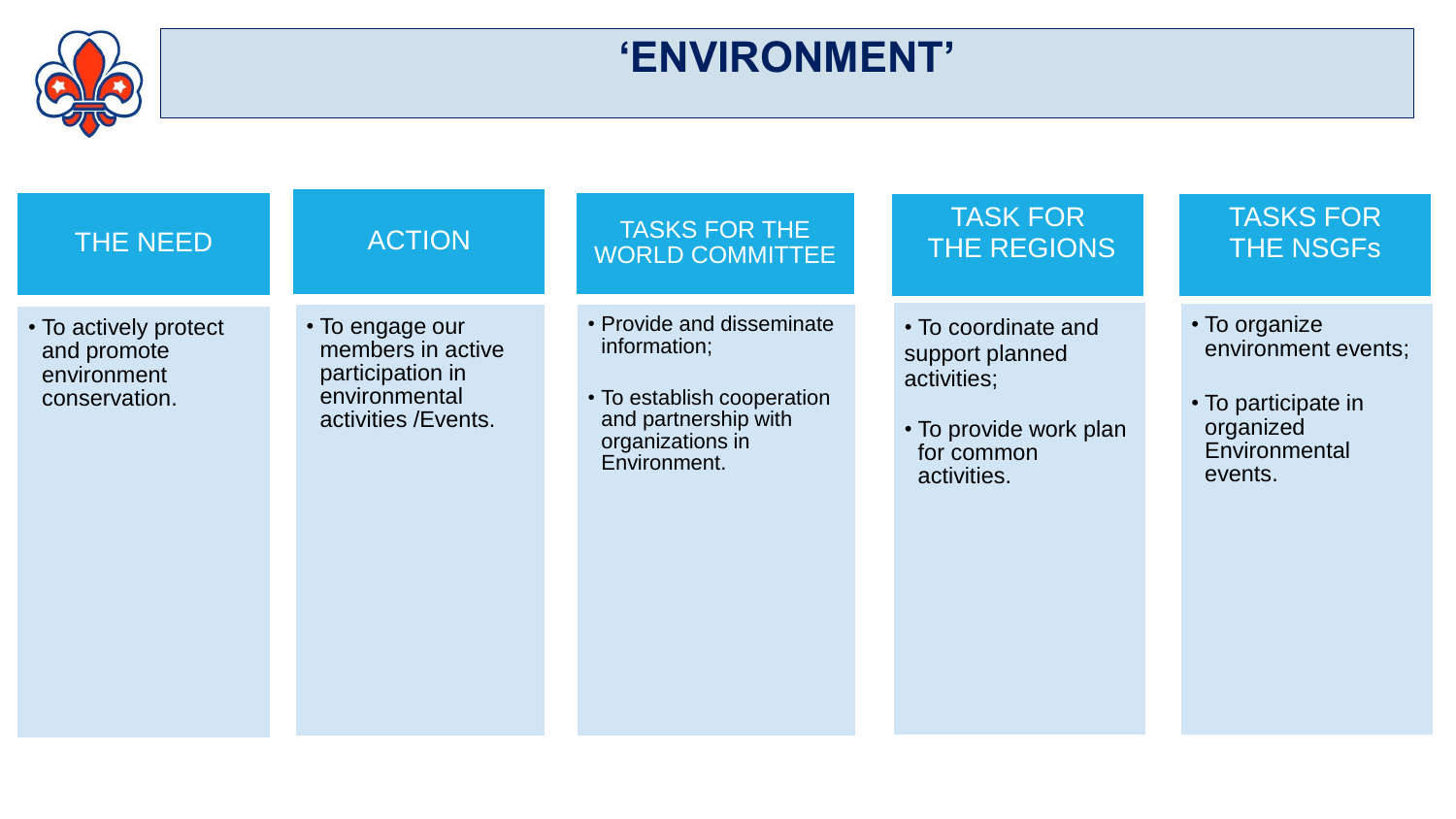

**'PEACE'**

| THE NEED                          | <b>ACTIONS</b>                                        | <b>TASKS FOR THE</b><br><b>WORLD COMMITTEE</b>                                                                                          | <b>TASK FOR</b><br>THE REGIONS                                        | <b>TASKS FOR</b><br><b>THE NSGFS</b>                                   |
|-----------------------------------|-------------------------------------------------------|-----------------------------------------------------------------------------------------------------------------------------------------|-----------------------------------------------------------------------|------------------------------------------------------------------------|
| • To create and live in<br>peace. | • Promote and Work<br>for peace;<br>• To be peaceful. | • To provide a calendar of<br>events for peace<br>activities;<br>• To create partnerships<br>with organisations in<br>peace activities. | • To coordinate peace<br>activities;<br>• To promote peace<br>events. | • To organize peace<br>events;<br>• To participate in<br>peace events. |